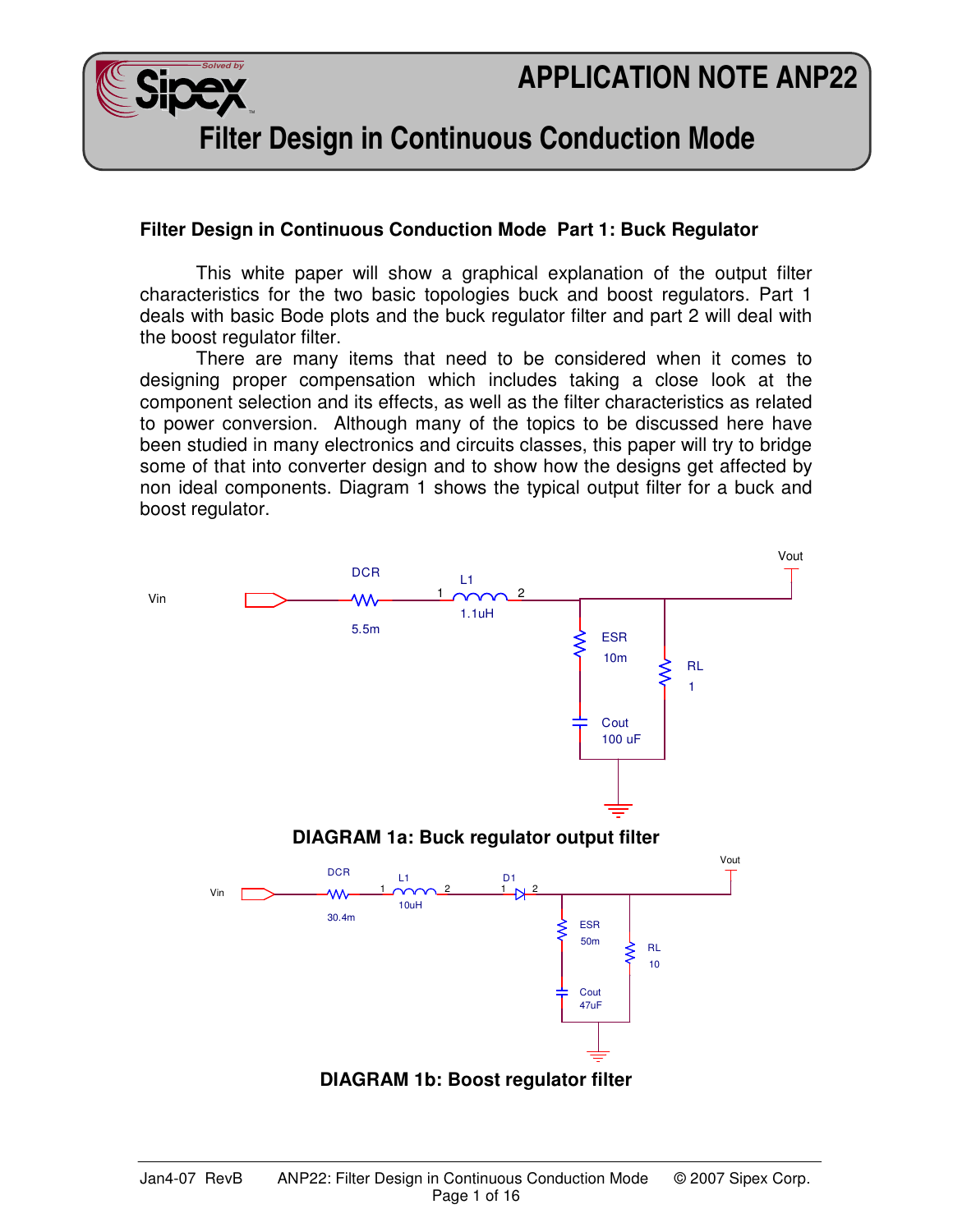#### **The basics of output filters**

 One important thing to note is that all of the above voltage mode topologies when running in continuous current conduction mode have a  $2^{nd}$  order double pole LC filter associated with them. Thus the first thing that needs to be examined is: what does second order mean when it comes to Bode plots and compensation? In a second order equation, a single pole on the Bode plot contributes a decrease in output gain of 20db/dec and decrease in phase by 90 degrees. A single zero has the opposite effect on the output -- it will increase the gain by 20db/dec and phase will increase by 90 degrees. An LC filter double pole has two poles in the same location; thus this will decrease the gain by 40db/dec and decrease the phase by 180 degrees. The frequency at which the double pole is located is sometimes referred to the corner frequency or the break frequency. In diagram 2 the corner frequency occurs at about 15Khz.

 It is important to note here that a well compensated circuit should have the gain cross zero db at a slope of -20dB with a phase margin of at least 45 degrees. Refer to application note ANP15 and ANP16 for further discussions on compensation.

http://www.sipex.com/files/ApplicationNotes/ANP%2015%20Nov20-06.pdf

http://www.sipex.com/files/ApplicationNotes/Type%20III%20Loop%20Compensation%20Oct12-06.pdf

In this document we will discuss how to help the user design output filters to help accomplish this task.

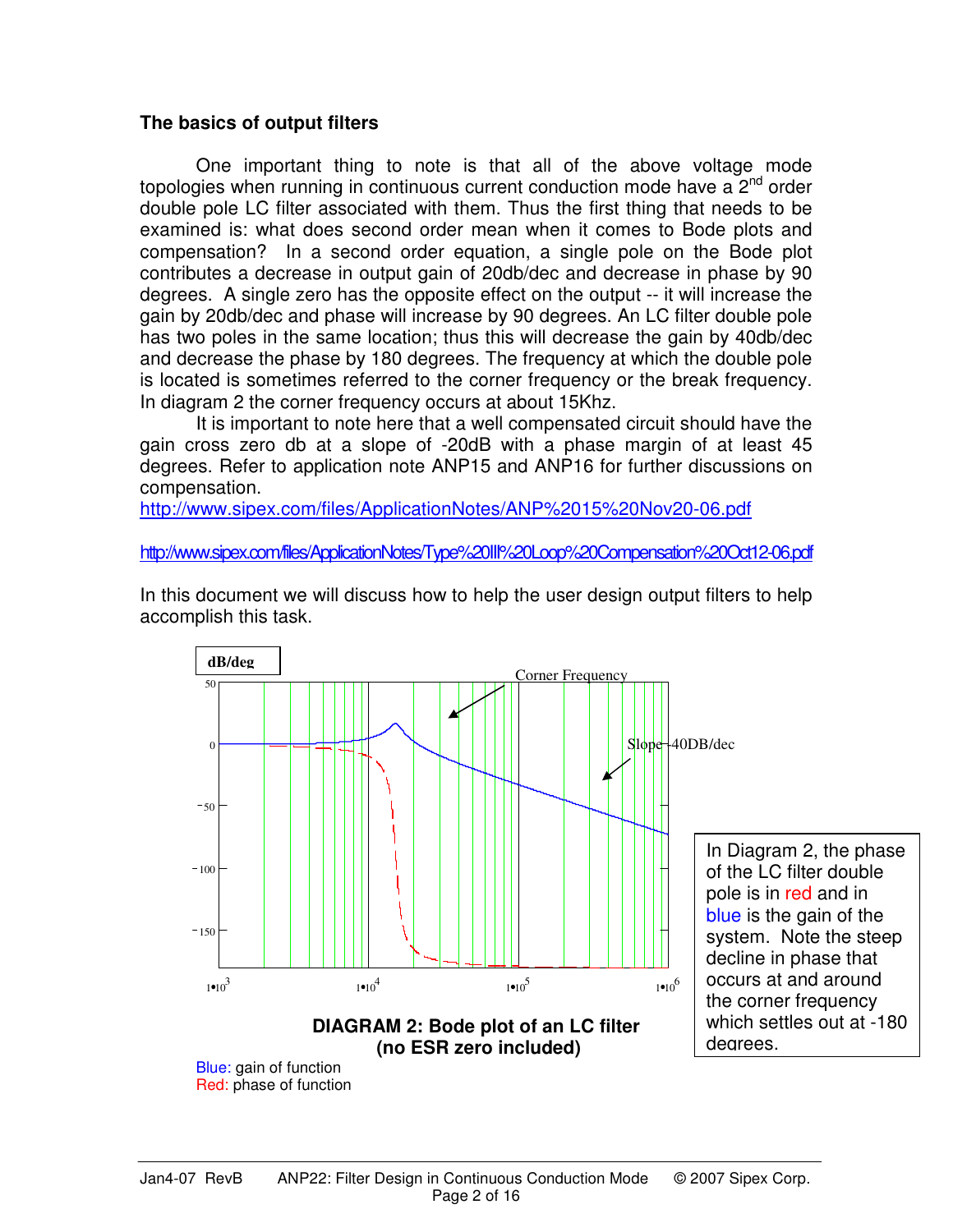# **ESR Zero**

 Another important feature of the output filter is the equivalent series resistance (ESR) zero that is generated by the output capacitor ESR. ESR is very often talked about when choosing the type of compensation that is required to compensate the system to have a stable output. Refer to Application Note ANP18 for a good explanation of compensation types:

http://www.sipex.com/files/ApplicationNotes/ANP18%20select%20typeII%20or%20TypeIII.pdf

 $1 \cdot 10^3$  $1 \cdot 10^4$  $1 \cdot 10^5$  $1 \cdot 10^6$  $-180$  $-140$  $-100$  $-60$  $-20$ 20 **DIAGRAM 3: Bode plot of LC filter with ESR zero** Corner Frequency ESR zero at 160Khz **dB/deg Hz**

Diagram 3 shows the addition of a zero (blue color) into the output filter.

Solid Red: gain, of LC function in diagram 2: Dashed Red: phase, of LC function in diagram 2 Blue: ESR zero added to the function  $-$  solid: gain; dashed: phase.

 The arbitrary ESR zero occurs at a frequency of about 160KHz. At this point the slope of the gain (solid blue) changes from -40db per decade to -20db per decade, and the phase will start to increase a decade before the zero location as can be seen here. The blue dotted line represents the phase boost created by the ESR zero.

# **Right Half Plane Zero (RHP)**

 In some topologies, a right half plane zero exists in the output filter. This zero acts as a boost for gain, thus increasing gain by 20db/dec on the Bode plot, but the phase decreases by 90 degrees. Diagrams 4a and 4b show the addition of a RHP zero (magenta color) when it is added to the Bode plot in diagram 3. The addition of the RHP zero leads to a much sharper decline in phase by another 90 degrees with a maximum decline up to -270 degrees. In this example the final phase settled out at -220 degrees.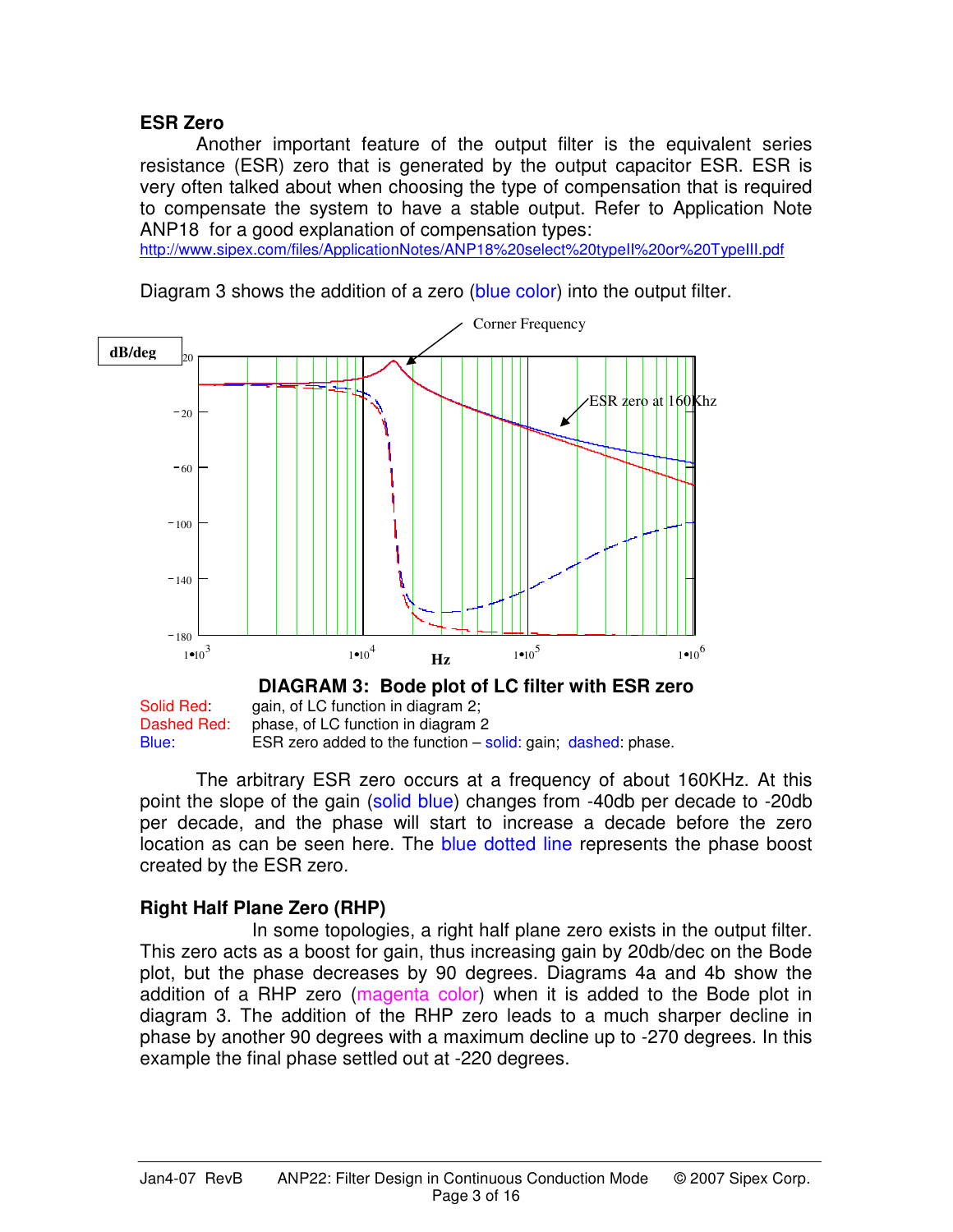

**DIAGRAM 4a Gain Bode plot of LC filter with ESR and RHP zero DIAGRAM 4a: Gain Bode plot of LC filter with ESR and RHP zero**

Magenta: filter with RHP, ESR zero, double pole Blue: filter with ESR zero, double pole from diagram 3 Red: function without ESR zero or RHP zero from diagram 2

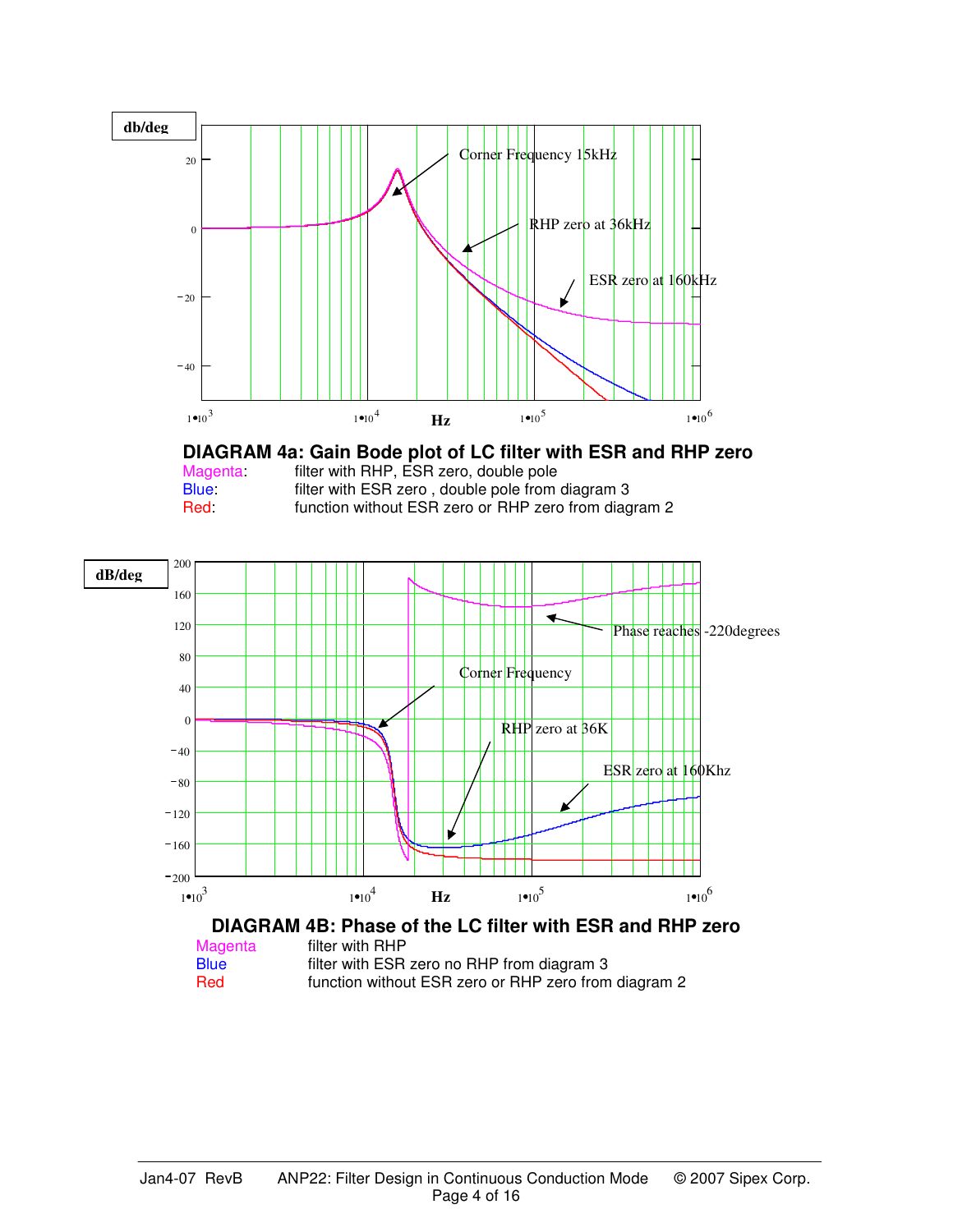### **Q and damping factor**

 Another important feature but less talked about is the Q of the output filter. Q is a combination of inductance and capacitance as well as resistance. Q, or quality factor as it is sometimes referred to, has a damping factor (ζ) associated with it. The inductor DC Resistance (DCR) and the ESR of the output capacitor as well as the load resistance can contribute to the damping factor. The damping factor has two effects on the gain and phase of the output filter. The first is the amount of overshoot that is generated at the frequency that the filter double pole occurs. The second is the rate of change of the phase. The final phase shift is not going to change -- it is just the rate of change that is affected. Diagram 5 shows a set of graphs for a quadratic lag equation with different damping factors. Please refer to the end of this document for an explanation of lead and lag equation as referenced to Bode plots.





Black: small damping factor Red traces intermediate damping factor Green traces large damping factor For application value solutions refer to the different output filter topologies covered in this application note.

One major thing to note is how quickly the phase shifts with a smaller damping factor. The green lines show phase and gain for a larger damping factor and the black gain and phase show the values for a very small damping factor. Since the damping factor is resistive in nature, there is a constant fight between low resistance components to get better efficiency but at a possible sacrifice in phase margin.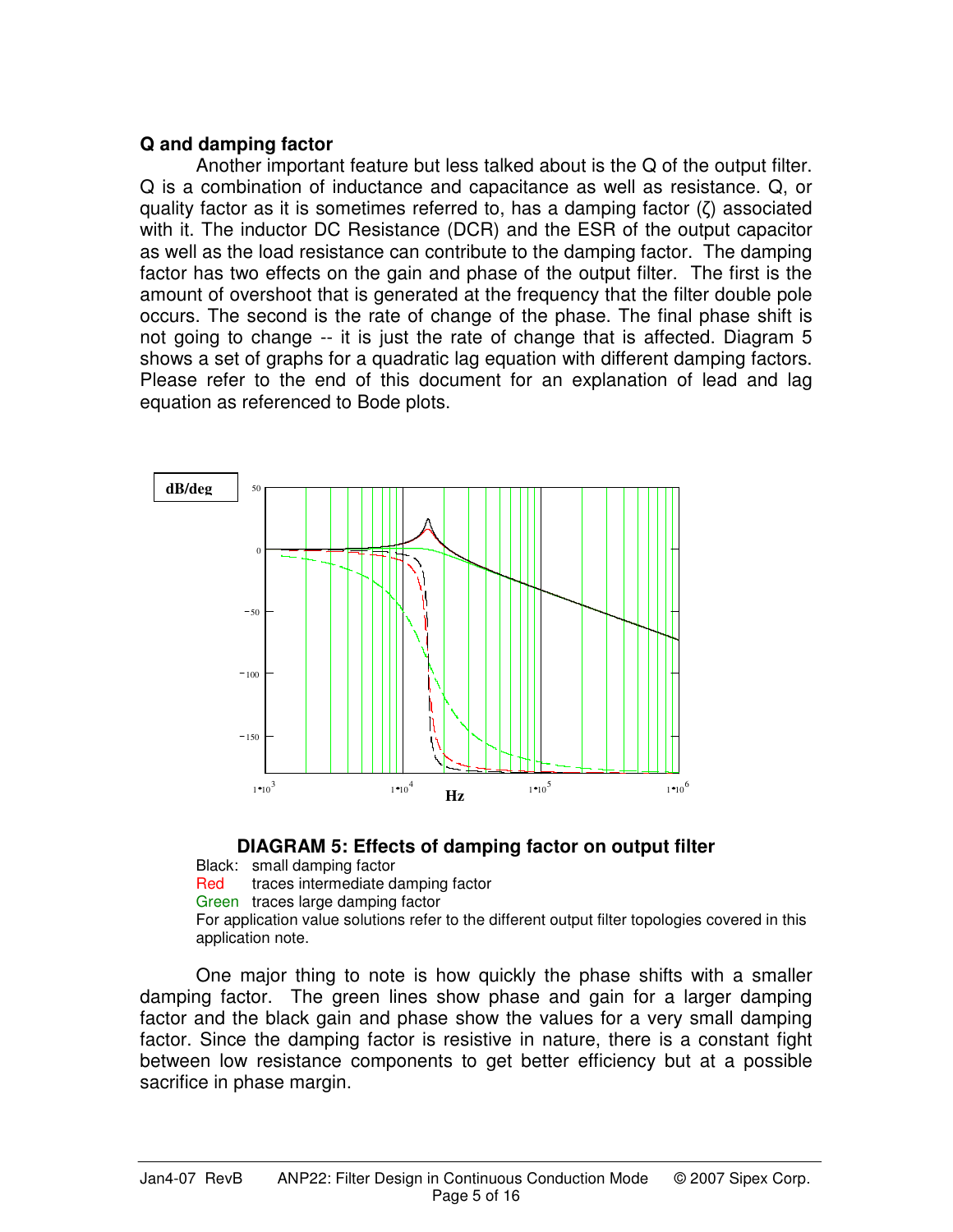Equation 1 is a simple  $2^{nd}$  order quadratic expression showing where the poles and zeros are typically located in the equation.

*Possible* – Filter(
$$
\omega
$$
) $\alpha \frac{(1 + ESR\_zero)(1 - RHP\_Zero)}{LC filterDoublepole \cdot \omega^2 + Q \cdot \omega + 1}$  (1)

 Now that the basics of the Bode plot were discussed, one other thing that needs to be kept in mind is that the phase shift will start to change a decade before the actual location of the poles or zeros.

#### **The buck regulator**

 The buck regulator has the following equations associated with its output filter. These equations are generated form the open loop transfer function shown in equation 1.

$$
Buck\_Filter(\omega) = \frac{1 + \omega \cdot ESR \cdot C_{out}}{L \cdot C_{out} \cdot \omega^2 + Cout \cdot \zeta \cdot \omega + 1}
$$
(2)

LC double pole filter occurs at frequency 
$$
f_{LC} = \frac{1}{2 * \pi \cdot \sqrt{L \cdot C_{out}}}
$$
 (3)

$$
\text{ESR zero occurs at frequency } f_{ESR\_ZERO} = \frac{1}{2 * \pi \cdot \text{Cout} \cdot \text{ESR}} \tag{4}
$$

Damping factor  $\zeta = ESR \cdot DCR$  (5)

$$
Q = \text{Cout} * \zeta \tag{6}
$$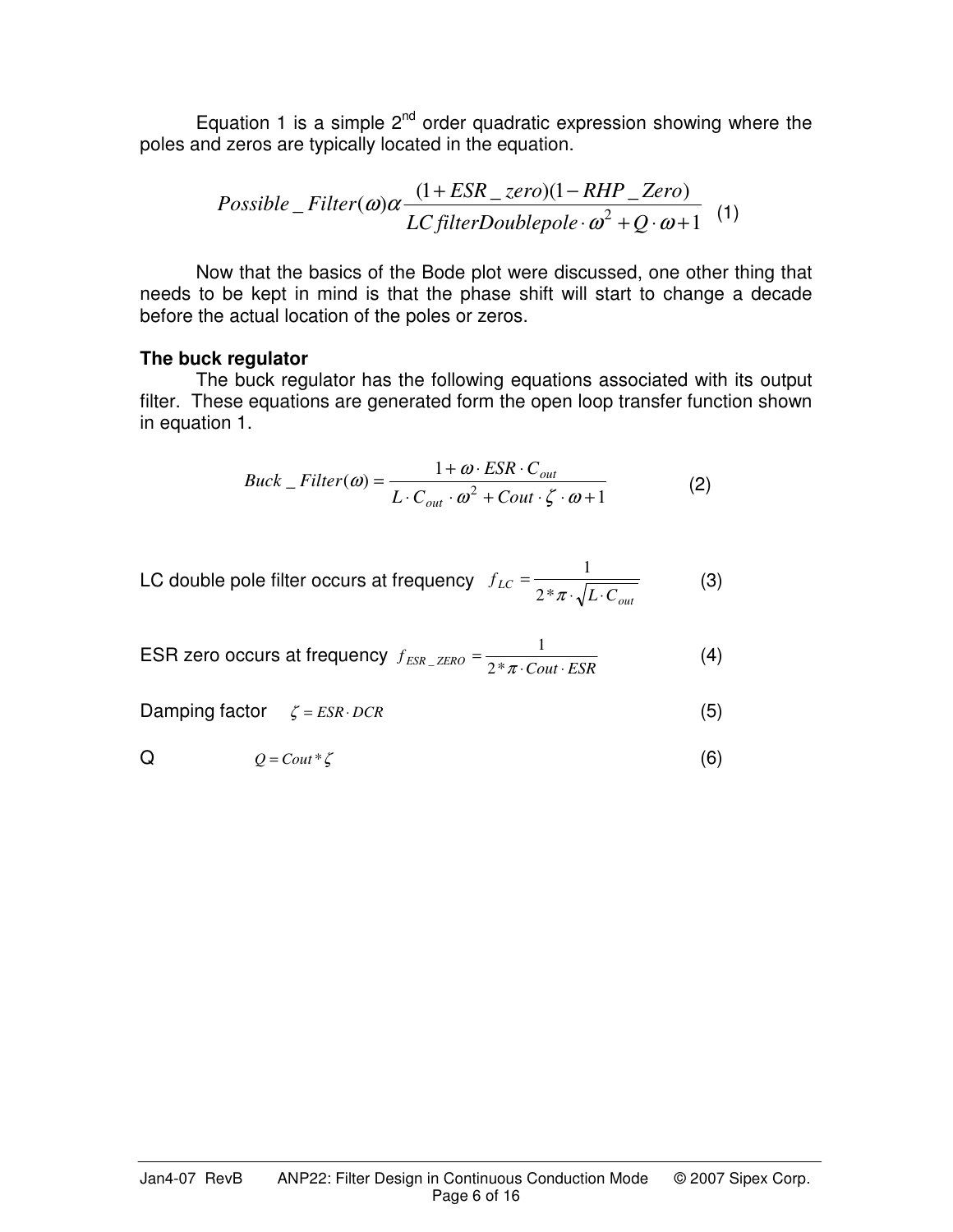The Buck regulator filter is the easiest to analyze and to generate a transfer function for. The buck regulator is the basic filter building block for output filters.



Gain of buck regulator Dashed Blue: Phase of buck regulator

 The Bode plot in diagram 6 is the actual representation the output filter schematic in Diagram 1a. The corner frequency or the filter double pole occurs at 15kHz; the ESR zero occurs at 160kHz.

# **Effects of differing values of capacitance**

 The next set of Bode plots look at the different effects that values will have on the Bode plot in diagram 6. Diagram 7 shows what effects the different values of output capacitance have on the filter. As the capacitance value decreases or increases there are several items to bring to attention.

 1) The output filter shifts up in frequency when the capacitance is decreased from 100uF to 40uF; the difference is about 10kHz in the filter that was analyzed.

2) The overshoot on the gain plot also increases with lower capacitance and this affects the way the slope of the phase behaves as well. If all factors are constant for lower capacitance, the phase dips more and stays at –(minus)180 degrees longer. Part of the reason for this is the Q of the filter and the other part is the ESR zero.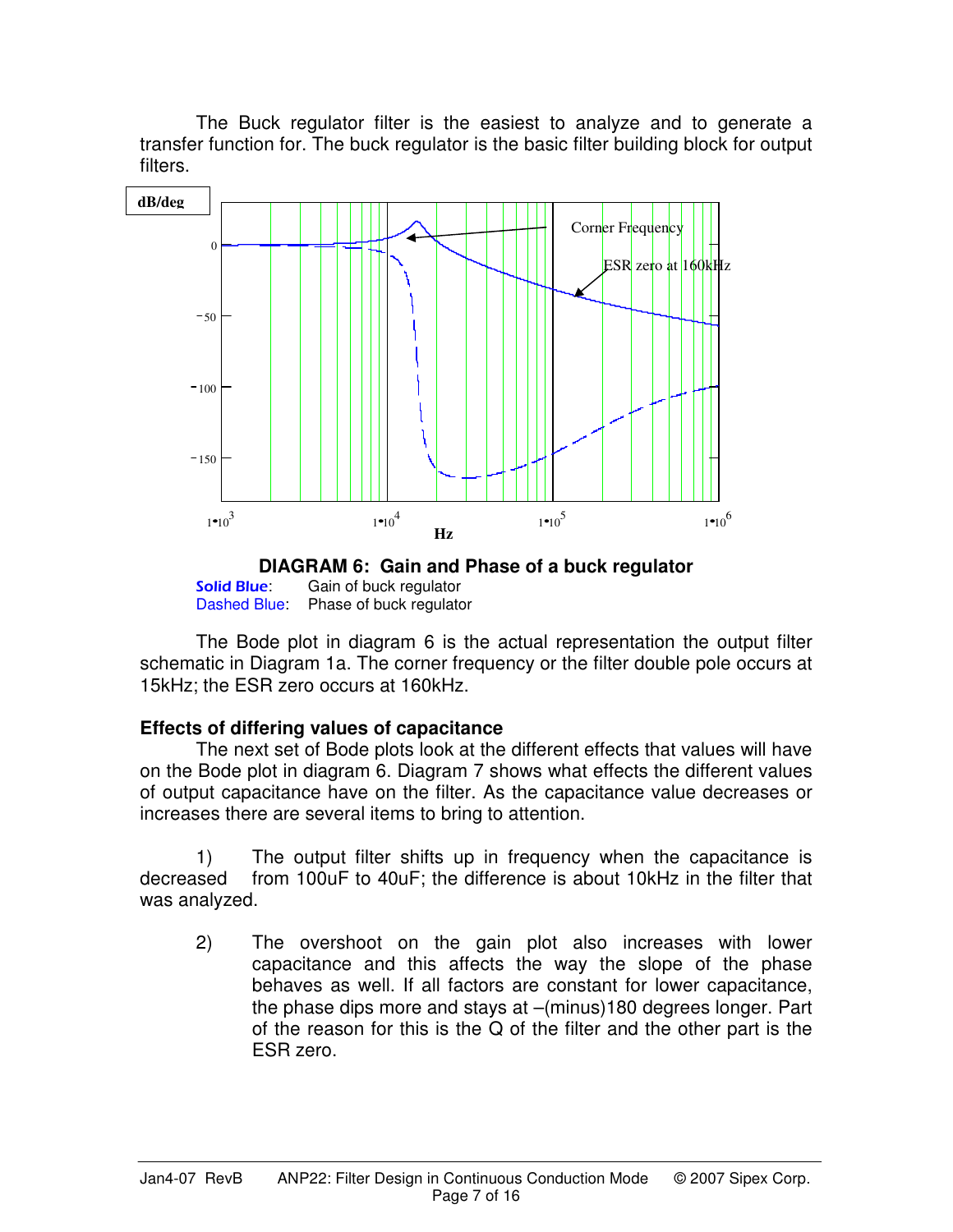

Diagram 8 Capacitor values and their effects

Green 140uF capacitor.<br>
Blue 100uF capacitor 100uF capacitor Magenta 80uF capacitor Black 40uF capacitor The inductor was 1.1uH 5.5mOhms DCR, ESR was 10mOhms

# **Effects of differing inductor values**

Even though the capacitance had effects on the output, the inductor has even more effect. This is due to the fact that inductance tends to run in tens of µH or less. Diagram 9 shows four curves with different inductors used and their appropriate DCR values.

1) The first thing to note is the filter double pole location is inversely proportional to inductor size. Thus for high values of inductor the location of the filter double pole will shift to lower frequency. This in turn decreases the transient response; hence, this is why low values of inductor are preferred when trying to get good transient response out of buck regulators. This can be helped with compensation but it will require a large gain to shift the crossover frequency high enough to get good transient response; however, large gains in any system have many side effects including more noise sensitivity. Also large gains require a good operational amplifier that has high bandwidth which in turn will make the IC more expensive.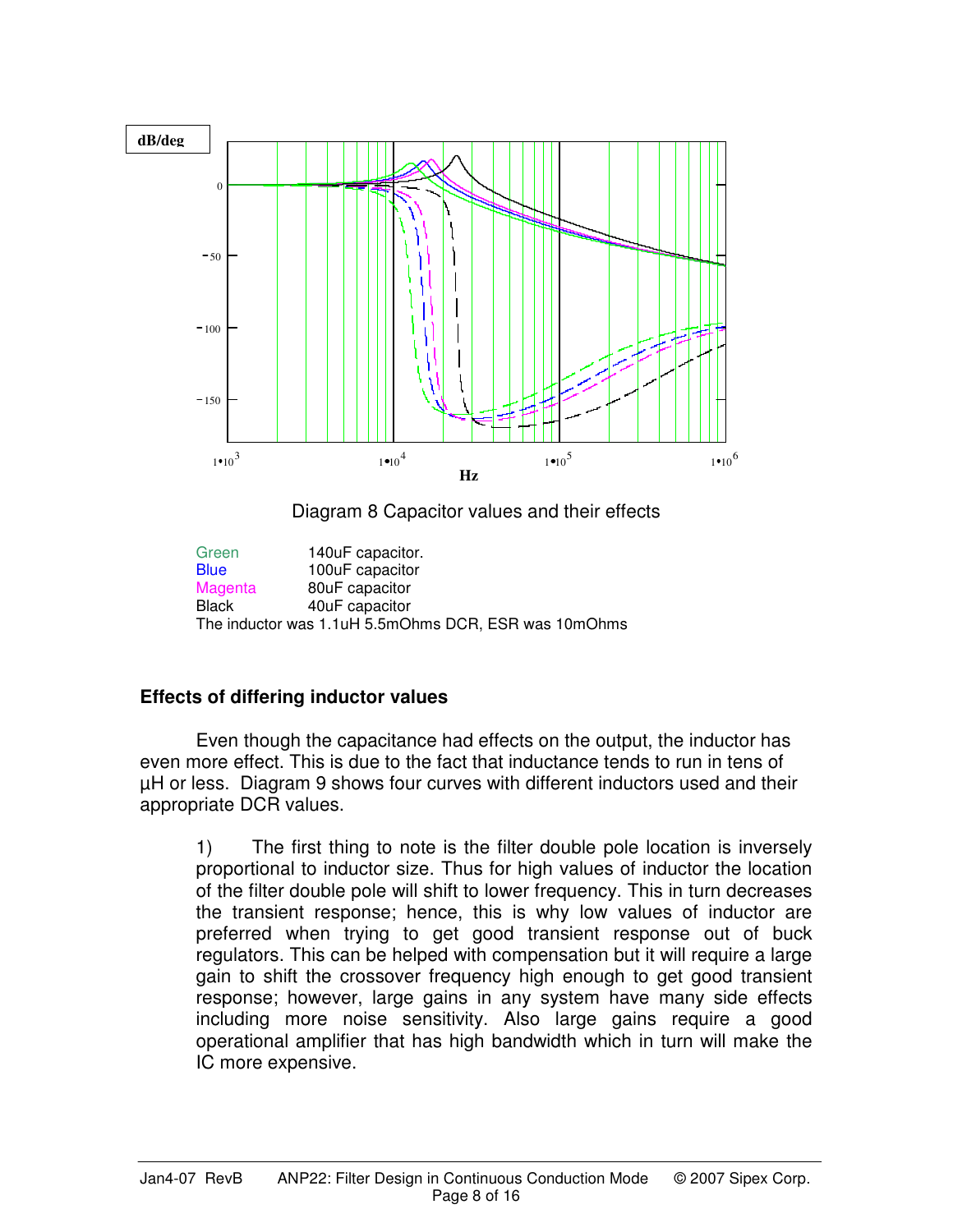2) The second thing to note is the length of time that the phase stays at -180 degrees for a higher value of inductor. This is because the location of the double pole is located at a lower frequency; thus the ESR zero does not help out much with trying to boost the phase by 90 degrees. Hence the phase stays at -180 degrees for an extended period before starting to recover. It is important to note that it is the inductor DCR and capacitor ESR combination -- and output capacitance to a certain degree -- that has the negative impact on phase slope.





Blue 10uH Inductor 30.4mOhm Magenta 6.8uF Inductor 19.8mOhm Black 1.0uF Inductor 3.3mOhm Green .82uF Inductor 2.6mOhm The capacitor was 100uF .01mOhm ESR

# **Effects of differing ESR values**

 ESR is very commonly discussed in the compensation schemes in many data sheets. Below in diagram 10 it shows the effects of differing values of ESR, keeping in mind that the inductor and the output capacitance did not change. Out of all of the component characteristics, ESR is the value that can vary the most without much difference to the capacitance. For example, electrolytic capacitors and tantalum capacitors tend to have higher values of ESR and it is not uncommon that those values are in the hundreds of mOhms. On the other side of the spectrum, the ceramic capacitors have extremely low values of ESR in the tens of mOhms and lower. There are several things that need to be observed about ESR and its effects on the Bode Plot.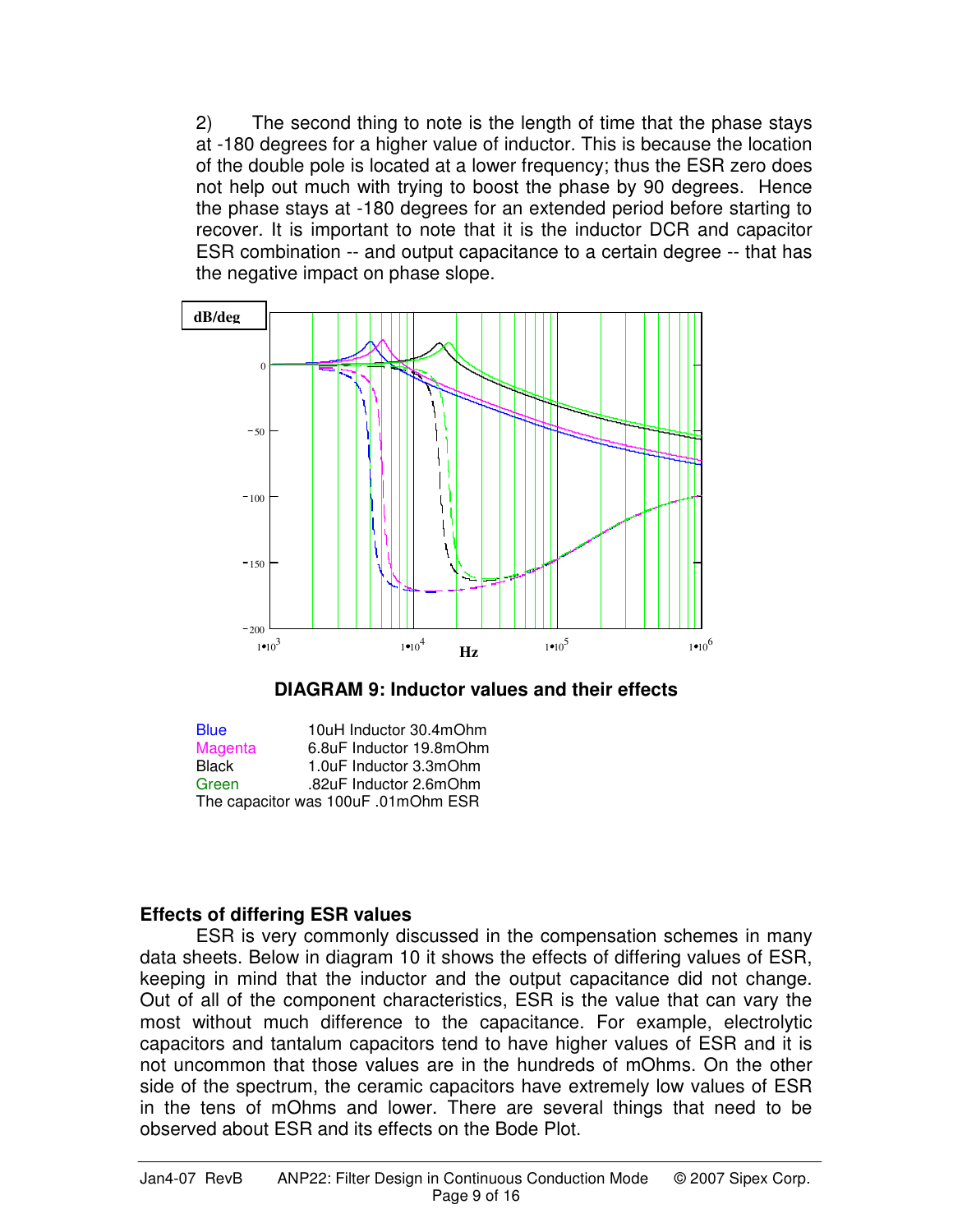$$
\text{ESR zero occurs at frequency } f_{ESR\_ZERO} = \frac{1}{2 * \pi \cdot \text{Cout} \cdot \text{ESR}} \qquad \text{(Equation 4)}
$$

- 1 The capacitor ESR not only contributes to the ESR zero but also contributes significantly to the damping factor in the quadratic equation of the filter. For an ESR of .001 Ohms, the green color representing the phase margin decline is so steep that the phase hits -180 degrees and stays there for a whole decade until the ESR zero starts having some effect on the phase plot. This type of system is very hard to compensate, since the compensation scheme will need to have significant boost in phase right at the corner frequency without much margin for error due to the fact that the slope of phase shift occurs very quickly.
- 2 On the other hand, a large value of ESR has very soothing effects on the output filter. For example, there is very little overshoot on the gain Bode plot diagram for ESR value of .04 ohms and higher in the output filter that was analyzed. As an example for an ESR of .1, the output phase has a gentle slope and the phase only reaches -90 degrees since the ESR zero cancels out one of the filter double poles and never lets the phase reach -180 degrees. The drawback of a high ESR capacitor is that to have low ripple and good transient response, the output filter needs to have lower ESR values.

Refer to Application Note ANP18 for compensating a buck converter and choosing compensation type: http://www.sipex.com/files/ApplicationNotes/ANP18%20select%20typeII%20or%20TypeIII.pdf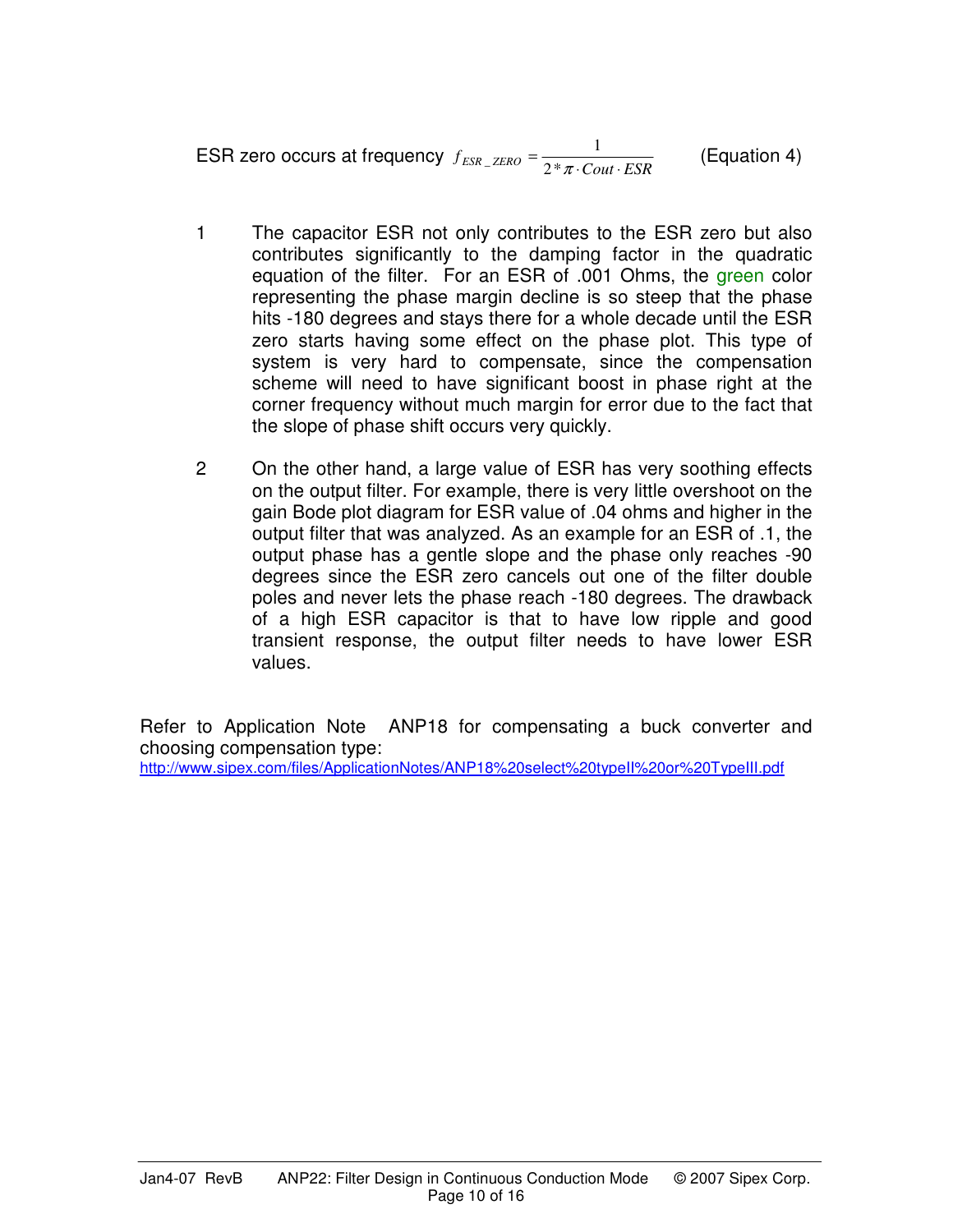

#### **Considerations in the filter design**

From the analysis done in the previous pages for a buck regulator, it can be seen clearly the effects that different variables have on the output filter when it comes to phase and gain Bode plots. So what does this mean in the real world of output filter design? There are several things that a designer needs to consider when designing the output stage of a buck converter.

 The first thing to consider is the inductor choice. Inductor value controls the amount of ripple current that the output capacitor will see.

$$
L = \frac{V_{out} \cdot (V_{in\_max} - V_{out})}{V_{in} \cdot f_s \cdot I_{out} * K_r}
$$
 (6)

Typically the ripple current  $(K<sub>r</sub>)$  is about 30% of the total output current, although this is not "written in stone" and depending on other requirements it may vary. For example, if the user wants to run a non synchronous converter in continuous conduction current mode, the ripple current needs to be ½ the minimum output current desired. If the user wants to run extremely high currents it might be desirable to have a very small value of inductance greater than 30% so that the inductor DCR stays small, in which case the inductor can carry a high current. It is also desirable to have a small inductor value when a high transient response is required, since the filter double pole is at a higher frequency which was shown in diagrams 9 and 12.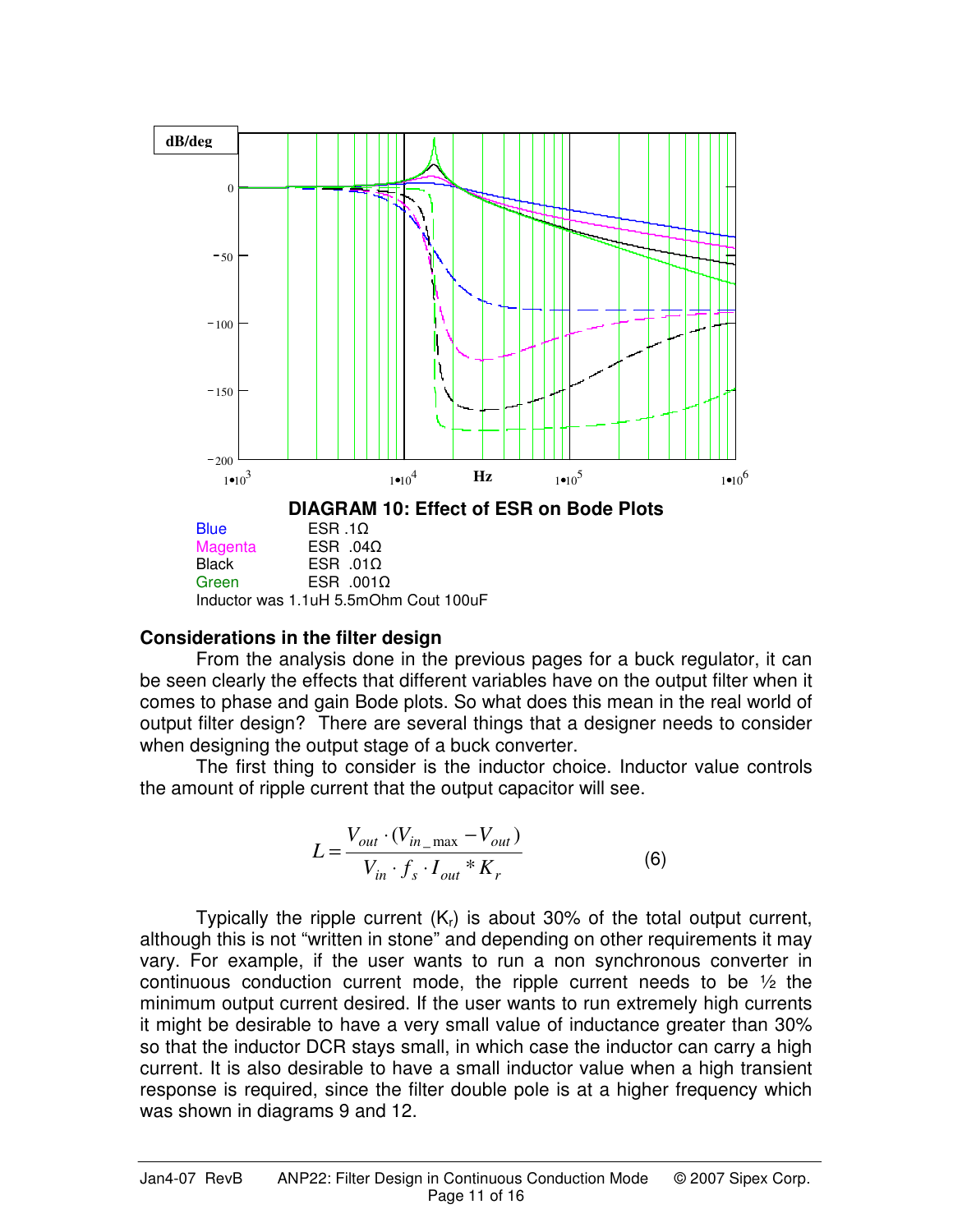The other consideration is the choice of ESR in the output filter design. Other than for stability criteria, ESR also has an effect on transient and output ripple. The main contributor to output ripple is ESR.

$$
ESR = \frac{V_{ripple - pp}}{Iripple}
$$
 (7)

The total output ripple is

$$
\Delta Vout = \sqrt{\left(\frac{Iripple \cdot (1-D)}{fs \cdot Cout}\right)^2 + (Iripple \cdot ESR)^2}
$$
 (8)

 From formula 7 and 8 it is desirable to have a low ESR capacitor to have a good output ripple voltage. Also, the dip in the output voltage during a transient load step is created by the ESR, if sufficient capacitance exists on the output to cover the load step condition.

 Typically, but not always, once the designer chooses the inductor, then the output capacitors are chosen to fulfill output ripple requirements. At this point the designer will need to make some choices. There might be other limitations which are imposed such as size, but typically the output capacitors should be chosen to try to help the design with the compensation as well. Below are some guidelines to help with output capacitor selection.

1 If the inductor has a large value of inductance due to the desired outcome of a small ripple current, the output capacitors should be of higher ESR values as well as lower capacitance values if possible. This is due to a couple of aspects of the output filter. One aspect is the lower value of capacitance will try to push out the output filter double pole in frequency, thus giving better transient response. Secondly, the larger value of ESR of the capacitor will help with phase shift slope as well as give the buck regulator a needed phase boost to help with the final compensation. But since the ripple current is smaller with higher inductor values, the higher value of ESR still should deliver a good output ripple.

# **Example 1A:**

For a design with Vout of 3.3V, Vin of 28V, and Iout of 3A with a low output voltage ripple requirement of about 50mV, the inductor is about 10uH with .96A ripple current for a switching frequency of 300Khz.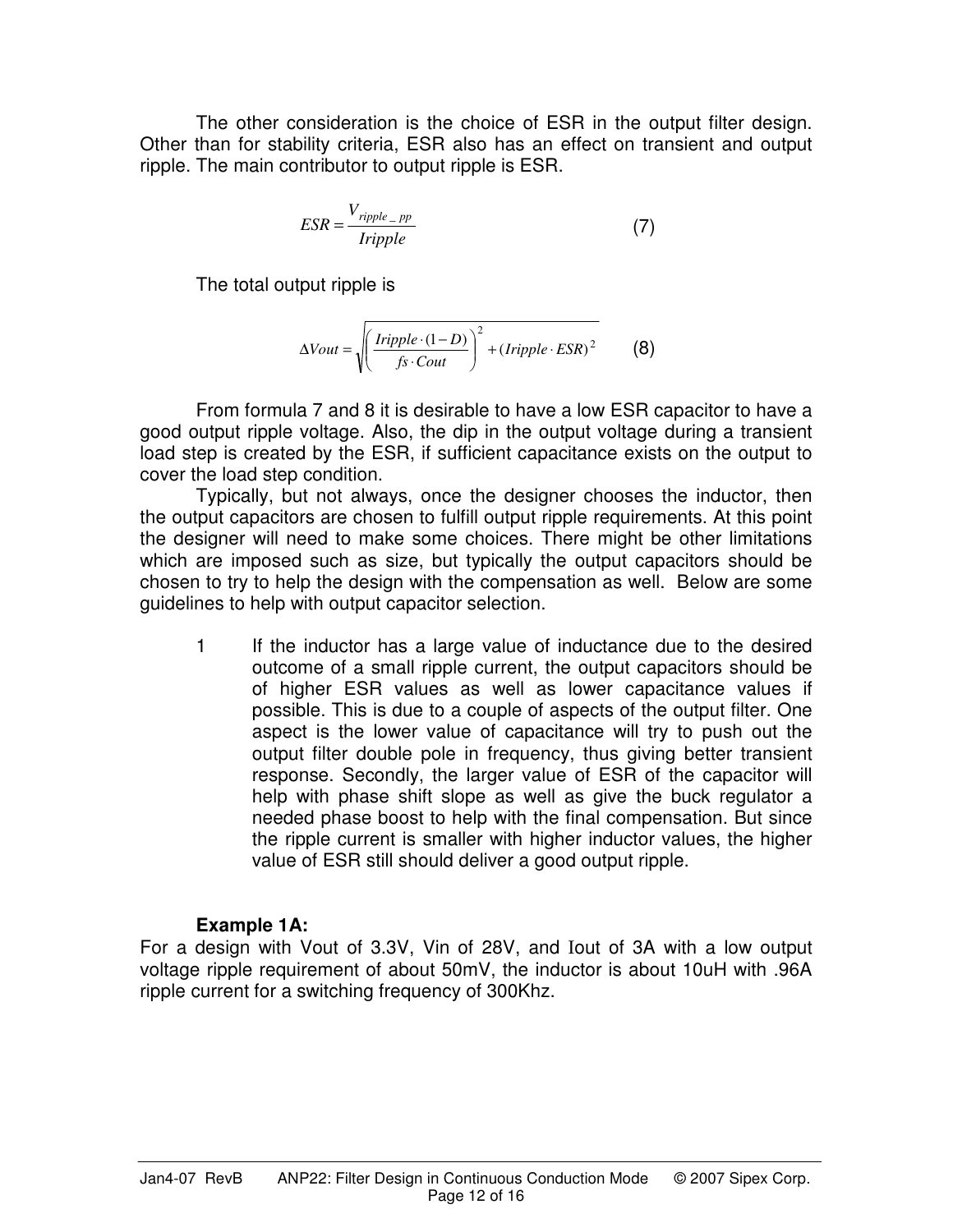

**DIAGRAM 11: Bode Plot for Example 1A** 

Blue capacitor value of 100uF with 10 mili-ohms ESR Magenta capacitor 68uF capacitor with 50 mili-ohms ESR.

 As can be seen from the above example, it will be easier to compensate the output filter with capacitor values of 68uF having 50 mΩ ESR. This still satisfies the ripple requirements and also helps with phase margin, since the ESR zero starts to have an effect earlier thus helping boost the phase. Also, the compensation gain for a good transient response does not have to be as high for filters that already have a higher corner frequency, in order to get a good crossover frequency in the system. Lower gain that needs to be created by the error amplifier has two benefits; one, it helps with noise immunity and the other is with the slew rate of the error amplifier.

2 Low inductor values are desirable for a fast transient response since the filter double pole should be located as high as possible in the frequency. The actual design of this output stage tends to be centered on the output capacitors and the inductor is then selected. Below is an example of a design using five 100uF .005 $\Omega$  capacitors in parallel with one solution using 2.2uH inductor and the other solution with a .47uH inductor. It can be clearly seen that the output filter which has a higher LC double pole frequency occurs with a lower inductor value. Since in this case a high crossover frequency is desirable, using a lower inductor value contributes to this significantly.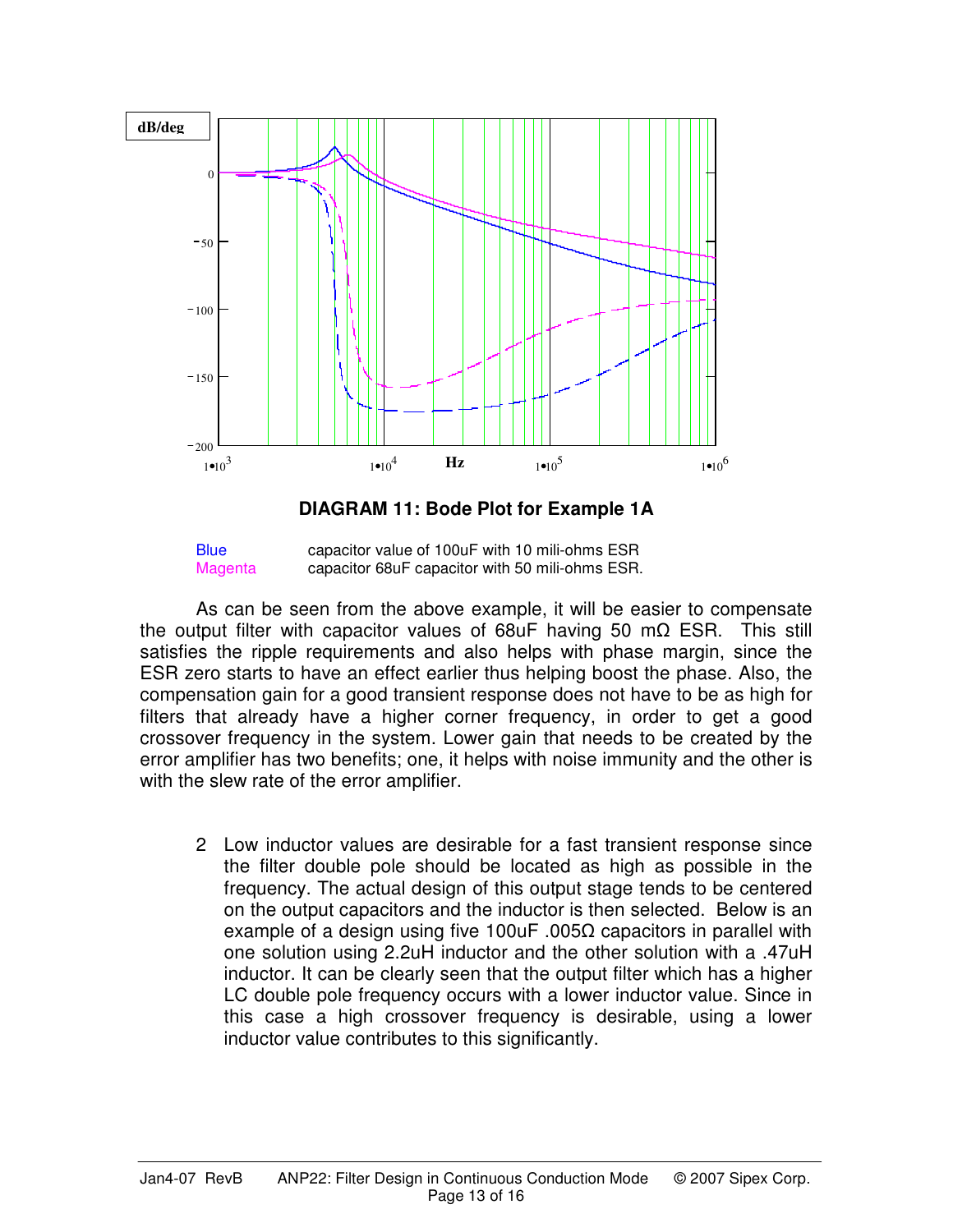

**DIAGRAM 12: Output filter with 2.2uH inductor and .47uH inductor** 



 One note of mention is that high transient response circuits are difficult to compensate in general. One reason is that the ESR zero occurs at such high frequency that it does not contribute anything to the phase at the filter double pole where the phase shift occurs. The other reason is that the damping factor of the filter is also very low, generating a rather steep decline in phase.

 In conclusion of part 1, the basics of the output filter were discussed using graphs to help the user with visualization of the gain and phase. The buck regulator output filter was also discussed in detail and the effects of components on the output filter. It was also shown that making certain component choices can help in filter design, which can later help with the overall compensation of the buck regulator. In part two; the boost regulator filter will be analyzed.

# **Terms, Definitions**

Lead Network: In a lead network the phase shift of the output leads the phase shift of the input. The phase is represented by a shift of 90 degrees in the positive direction

Lag network : The phase shift of the output lags the phase shift of the input. An example this is a simple RC network.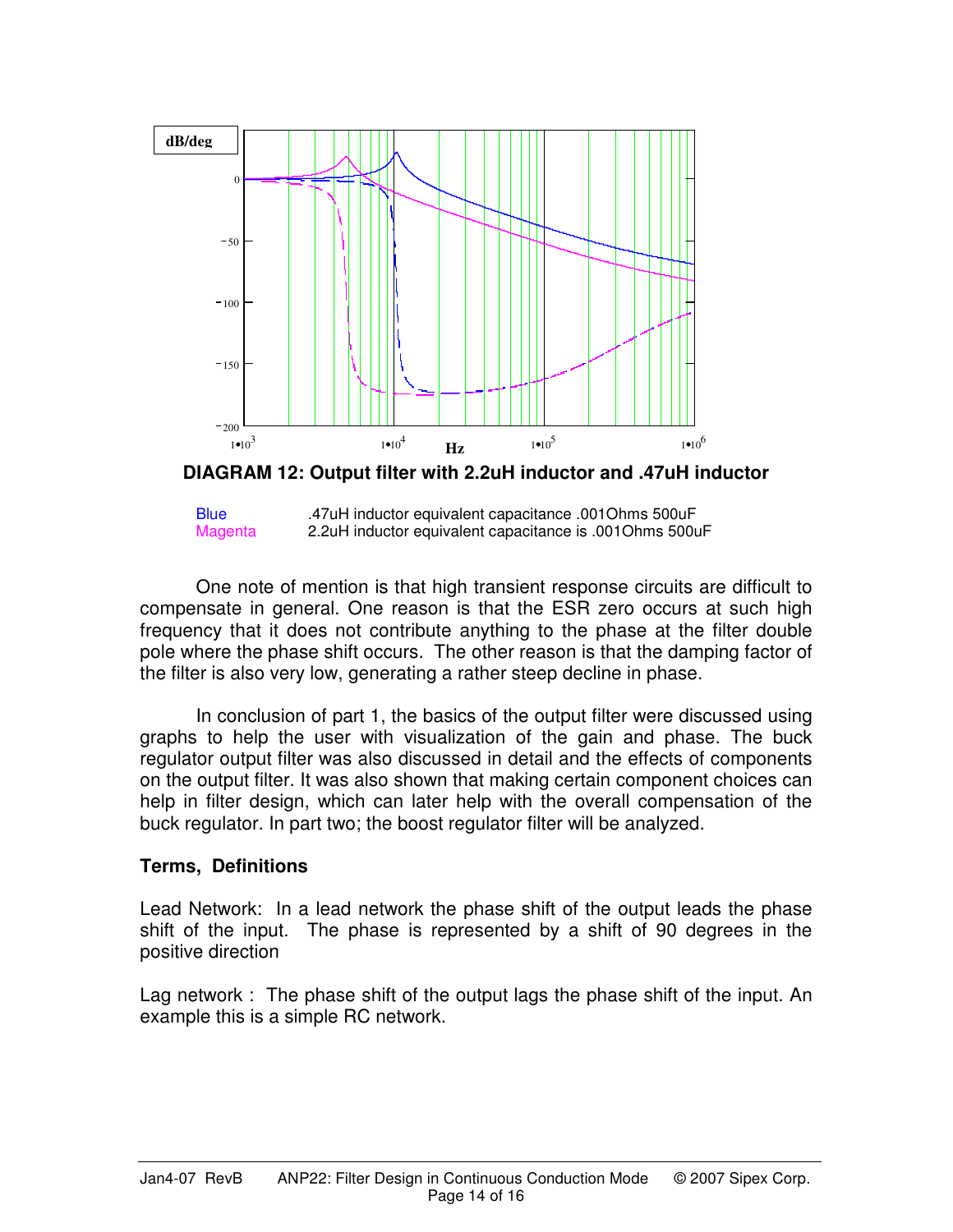# **Explanation of the graph scaling**



**dB/deg**

Where the phase and gain are graphed on the same graph, the X axis was scaled so that both traces are visible. The solid line will represent gain in db and dotted line will represent phase in degrees.

**Hz**

The frequency is in Hz, unless otherwise noted.

# **Bibliography**

- 1 Fred C Lee, A CPES Professional Short Course at Virginia Tech Lecture Note, Copy right 2005
- 2 Wu. Keng C., Pulse Width Modulated DC-DC Converters. New York: Chapman & Hall, 1997
- 3 John Van de Vegte, Feedback Control Systems. New Jersey: Prentice Hall 1994
- 4 Savant, Roden, Carpenter, Electronic Design Circuits and Systems 2<sup>nd</sup> edition. New York: Benjamin/Cummings Publishing Company, 1991